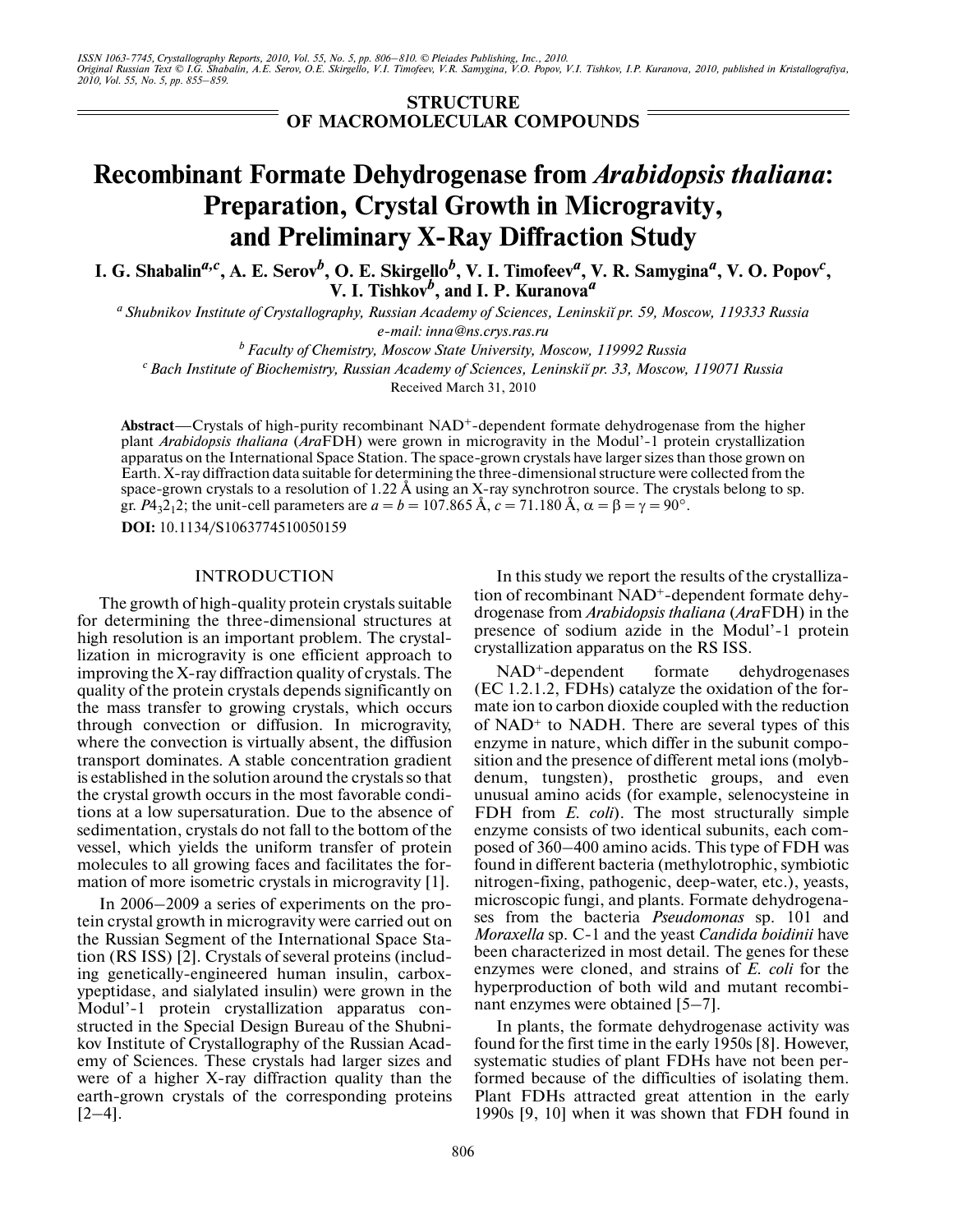potato tuber mitochondria is a stress protein. Thus, the amount of FDH in mitochondria reached 9% of all mitochondrial proteins in the response of plants to stress [9].

Investigations of plant FDHs are of both theoreti cal and practical interest. A comparison of the amino acid sequences of FDHs from different sources shows the closest homology between the active sites of plant FDHs and the active sites of related enzymes from bacteria [5, 7]. However, plant FDHs differ substan tially from bacterial enzymes in their mechanism of catalysis [5, 11, 12]. From the practical point of view, the protein engineering of plant FDHs is also an important problem. In stressed plants, formate dehy drogenases provide cells with energy as a result of the NADH production via the oxidation of toxic formate. Plants with enhanced resistance to different stresses, such as drought, heat, cold, etc., can be designed by increasing the activity and stability of plant FDHs. It is very important to know the high-resolution three dimensional structures for genetic-engineering exper iments with proteins.

The *apo* forms of bacterial and plant formate dehy drogenases are in the open conformation, whereas the *holo* form (formate dehydrogenase in the complex with azide and the cofactor) is in the closed conforma tion. It should be noted that the binding of the cofactor is insufficient for the transformation of the enzyme into the closed form [13]. Crystals of FDH from *Ara bidopsis thaliana* have been grown, and the three dimensional structures of the *apo* form (open confor mation) and the *holo* form of FDH in the complex with azide and  $NAD<sup>+</sup>$  have been established [14]. However, it remains unclear whether the presence of azide alone is sufficient for the transformation from the open to the closed conformation. In the FDH–  $NAD<sup>+</sup>$  –azide ternary complex, azide mimics the substrate in the transition state of the reaction.

In this study, crystals of *Ara*FDH were grown from a solution of highly purified preparations of recombi nant FDH from *Arabidopsis thaliana* in the presence of sodium azide both on earth and in microgravity. The crystals grown in microgravity had a larger size and were of a better quality than the earth-grown crystals. The X-ray diffraction data collected from the space grown crystals were suitable for determining the struc ture of *Ara*FDH at higher resolution (1.22 Å) than for the earth-grown crystals.

# EXPERIMENTAL

## *Biomass Production of Recombinant E. Coli Cells with FDH from A. thaliana*

The plasmid of total cDNA of the gene *arafdh* was kindly supplied by Professor J. Markwell (University of Nebraska–Lincoln, United States). To express *Ara*FDH in *E. coli* cells from the gene *arafdh* by the polymerase chain reaction, the nucleotide sequence encoding the signaling peptide was removed [11]. The DNA fragment encoding only the mature enzyme was cloned into the plasmid *p*ET21a. The resulting plas mid *p1Ara*FDH was used to transform the BL21- CodonPlus(DE3) *E. coli* cells. To obtain a seed cul ture, a single colony was taken from a Petri dish and incubated in 20 mL of the 2YT medium (16 g/L bacto tryptone,  $10 g/L$  yeast extract,  $5 g/L$  NaCl, pH 7.0) at 37°С for 6 h at 150 rpm in the presence of 150 µg/mL ampicillin. The inoculant was transferred into the fresh 2YT medium (200 mL) in a 1-l flask and cultured at 30°С for 3 h at 100 rpm. Then lactose was added to the flask at a concentration of 20 g/L, the cultivation temperature was decreased to  $25^{\circ}$ C, and then the cultivation was performed for 12–16 h. The cells were precipitated by centrifugation at 5000 g for 20 min at 4°C. The precipitate was resuspended in a 0.1-M phosphate buffer, pH 7.5, containing 10 mM EDTA (20 g of the cells per 90 mL of the buffer).

#### *Purification of Ara*FDH

To disrupt the cells, 44 mL of the suspension (two 22-mL portions) were frozen and thawed twice, and each portion was twice treated with ultrasound for 3 min with continuous ice cooling. The precipitate was removed by centrifugation at 20 000 g for 20 min. Solid ammonium sulfate was added with continuous stirring to the combined supernatant to 35% satura tion. The resulting solution was kept overnight at 4°С. The precipitate of impurity proteins was removed by centrifugation at 20 000 g for 20 min. The enzyme solution was applied to a column packed with Phenyl- Sepharose Fast Flow (50 mL, Pharmacia Biotech) equilibrated with 35% saturated sulfate ammonium in a 0.1-M phosphate buffer, pH 7.0, containing 10 mM EDTA. The column was washed with 300 mL of the same solution. The enzyme was eluted with a linear descending concentration gradient of ammonium sul fate from 35 to 0%. The fractions containing active *Ara*FDH were combined and concentrated to 5 mL in an Amicon cell through an Amicon PM-10 mem brane. The resulting enzyme solution was applied to a  $2.5 \times 100$ -cm column packed with 500 mL of Sephacryl S-200 (Pharmacia Biotech) equilibrated with a 0.1-M phosphate buffer, pH 7.0, containing 10 mM EDTA. The enzyme was eluted from the col umn at a rate of 25 mL/h. The elution of the enzyme was monitored with a Uvicord SII stopped-flow spec trophotometer at 278 nm, and 5-mL fractions were collected. The enzyme activity and the protein con centration in the fractions were determined. The frac tions with a specific activity of 6.5 units per mg of the protein fractions were taken and combined. The yield of the purified enzyme was 1360 activity units (72% of the initial activity). According to the results of analyt ical SDS-polyacrylamide gel electrophoresis, the purity of the enzyme preparations was no lower than 95%.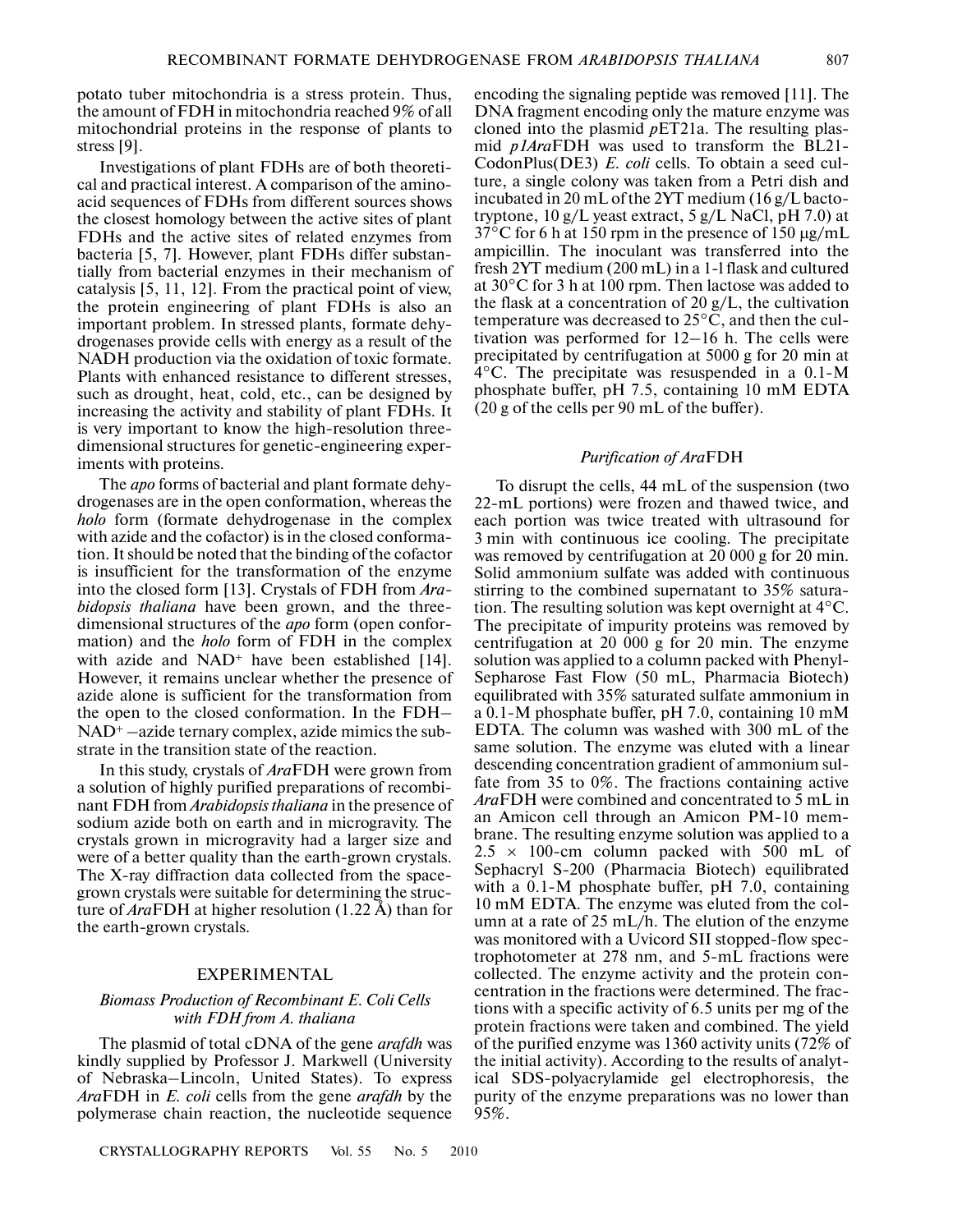

**Fig. 1.** Crystals of the *Ara*FDH complex with azide grown by the hanging-drop vapor-diffusion method.



**Fig. 2.** Crystals of the *Ara*FDH complex with azide grown in capillaries.

The enzyme, which was stored without any loss of activity at 4°С in a 0.1 M phosphate buffer, pH 7.0, containing 10 mM EDTA, was used for crystal growth experiments.

### *Crystallization of Ara*FDH *in the Presence of Sodium Azide*

*Crystallization by the hanging-drop vapor-diffusion method.* The preliminary search for the conditions of crystal growth on earth was carried out by the hanging drop vapor-diffusion method based on the conditions proposed in [14]. Crystals were grown from solutions of the enzyme in a 0.1-M potassium phosphate buffer, pH 7.0, containing 0.01 M EDTA and 0.01 M sodium azide with the use of 1.9–2.3 M ammonium sulfate in

a 0.1-M Bis-Tris buffer, pH 5.6, as the precipitant. The largest crystals were obtained at a protein concentra tion of 5.8 mg/mL with the use of 2.1 M ammonium sulfate (Fig. 1).

*Crystallization in small-volume capillaries by the free-interface-diffusion technique.* A 10-µL protein solution with a protein concentration of 10– 16 mg/mL was placed onto a siliconized glass cover slide near a drop of a reservoir solution of the same vol ume. The protein solution, followed by the reservoir solution, was successively sucked into the capillary by placing the tip of the capillary into these drops. Then both ends of the capillary were sealed with picein; 3.6– 4.0 M ammonium sulfate in a 0.1-M Bis-Tris buffer, pH 5.6, was used as the precipitant. The largest crystals (up to 0.10 mm) grew at a protein concentration of 14 mg/mL with the use of 3.8 M ammonium sulfate. Cubic and prismatic crystals grown in the capillaries are shown in Fig. 2.

*Protein crystallization by the free-interface-diffusion technique in the Modul'-1 protein crystallization appa ratus on earth and in microgravity.* The Modul'-1 crys tallization apparatus was prepared and loaded as described in [2]. The crystallization conditions for microgravity are given in Table 1. Under the same conditions, the control experiment in the Modul'-1 apparatus was performed on earth. The crystals of *Ara*FDH grown in microgravity in the Modul'-1 crys tallization apparatus are shown in Figs. 3a and 3b.

*X-ray data collection and characterization of crys tals*. The X-ray diffraction data were collected from one of the space-grown crystals to 1.22 Å resolution at the European Molecular Biology Laboratory (EMBL Outstation, Hamburg, DESY synchrotron, beamline X13) at 100 K. The X-ray data were processed with the use of the DENZO and SCALEPACK program pack ages [15]. The crystals belong to sp. gr.  $P4<sub>3</sub>2<sub>1</sub>2$ ; the unit-cell parameters are  $a = b = 107.865$  Å,  $c =$ 71.180 Å, α *=* β *=* γ *=* 90°. The X-ray diffraction data collection statistics are presented in Table 2. The Mat thews coefficient [16] was 2.32 and the solvent content was 47%.

#### RESULTS AND DISCUSSION

For experiments on the protein crystal growth in microgravity, the Modul'-1 protein crystallization apparatus was designed in the Special Design Bureau of the Shubnikov Institute of Crystallography, Russian Academy of Sciences. In this apparatus the crystal growth occurs by the free-interface diffusion. This is the method of choice in experiments performed in microgravity, because it prevents or reduces the Marangoni convection.

Active recombinant formate dehydrogenase from *Arabidopsis thaliana* for crystallization experiments was expressed with the use of the hyperproducing strain of *E. coli* [11]. The procedures developed for the cultivation and purification allowed the production of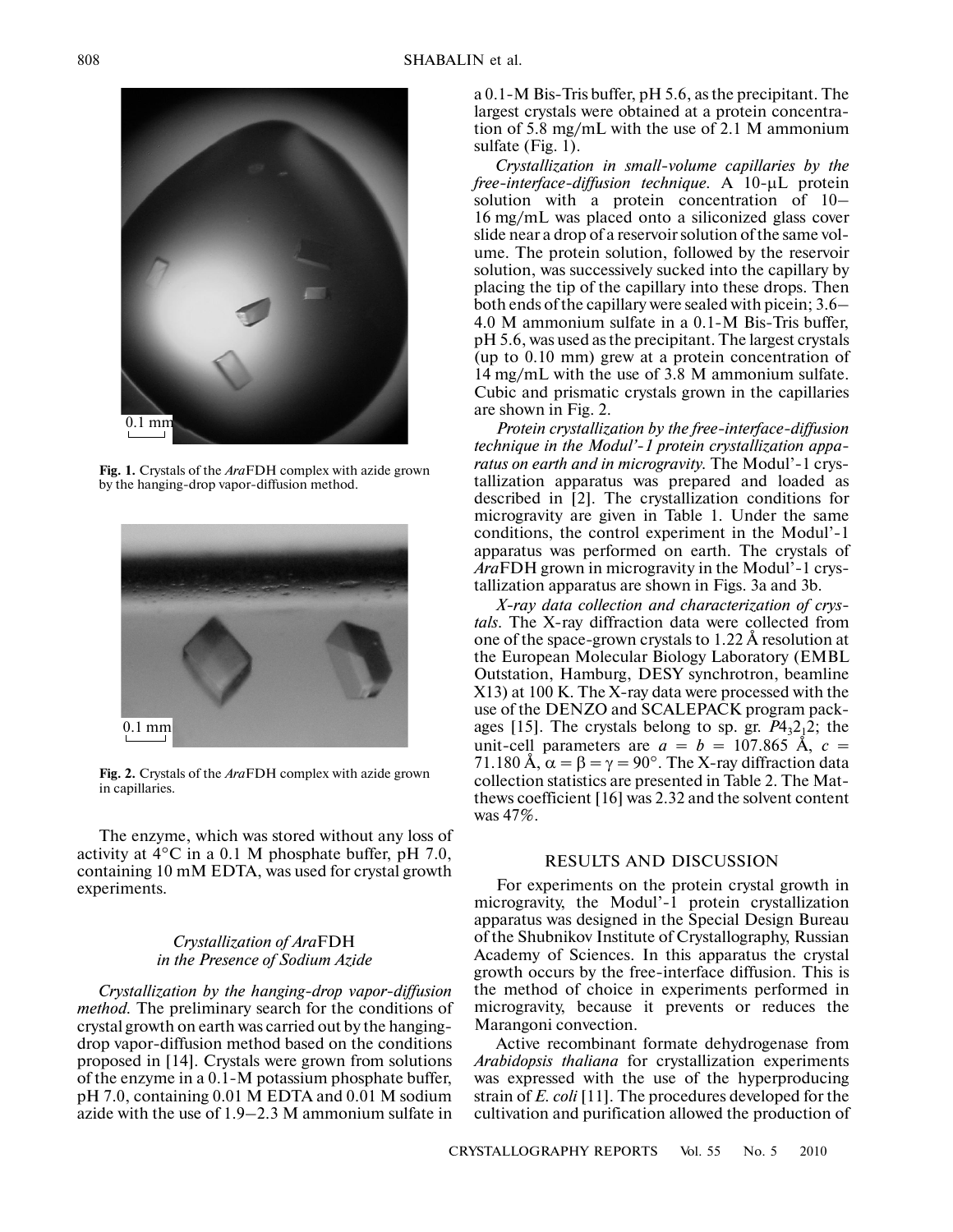| Cell           | Composition of the protein solution                                                                                                     | Composition of the reservoir<br>solution                     | Result                                                                                                                                          |
|----------------|-----------------------------------------------------------------------------------------------------------------------------------------|--------------------------------------------------------------|-------------------------------------------------------------------------------------------------------------------------------------------------|
| 1              | 18 mg/mL, 0.01 M EDTA, 0.01 M sodium azide<br>in 0.1 M potassium phosphate buffer, pH 7.0                                               | 3.9 M ammonium sulfate in<br>$0.1$ M Bis-Tris buffer, pH 5.6 | Amorphous precipitate                                                                                                                           |
| 2              | 18 mg/mL, 0.01 M EDTA, 0.01 M sodium azide<br>in 0.1 M potassium phosphate buffer, pH 7.0                                               | 3.8 M ammonium sulfate in<br>$0.1$ M Bis-Tris buffer, pH 5.6 | Cubic crystals with dimensions<br>$0.2 \times 0.2 \times 0.2$ mm. Prismatic crystals<br>with dimensions $0.5 \times 0.5 \times 1.0$ mm          |
| $\overline{3}$ | 15 mg/mL, 0.01 M EDTA, 0.01 M sodium azide<br>in 0.1 M potassium phosphate buffer, pH 7.0                                               | 3.9 M ammonium sulfate in<br>$0.1$ M Bis-Tris buffer, pH 5.6 | Crystals: cubic with dimensions<br>$0.2 \times 0.2 \times 0.2$ mm and prismatic<br>with dimensions $0.3 \times 0.3 \times 0.6$ mm               |
| $\overline{4}$ | 16 mg/mL, 0.01 M ADPR, 0.01 M EDTA,<br>0.01 M sodium azide in 0.1 M potassium<br>phosphate buffer, pH 7.0                               | 3.9 M ammonium sulfate in<br>$0.1$ M Bis-Tris buffer, pH 5.6 | Amorphous precipitate                                                                                                                           |
| 5              | $18 \,\mathrm{mg/mL}$ , 0.01 M EDTA, 0.01 M sodium azide<br>in 0.1 M potassium phosphate buffer, pH 7.0                                 | 3.9 M ammonium sulfate in<br>$0.1$ M Bis-Tris buffer, pH 5.6 | Amorphous precipitate                                                                                                                           |
| 6              | 18 mg/mL, 0.01 M EDTA, 0.01 M sodium azide<br>in 0.1 M potassium phosphate buffer, pH 7.0                                               | 3.8 M ammonium sulfate in<br>$0.1$ M Bis-Tris buffer, pH 5.6 | Cubic crystals with dimensions<br>$0.4 \times 0.4 \times 0.4$ mm                                                                                |
| 7              | 15 mg/mL, 0.01 M EDTA, 0.01 M sodium azide<br>in 0.1 M potassium phosphate buffer, pH 7.0                                               | 3.8 M ammonium sulfate in<br>$0.1$ M Bis-Tris buffer, pH 5.6 | Crystals: cubic with dimensions<br>$0.2 \times 0.2 \times 0.2$ mm and rectangular-pris-<br>matic with dimensions $0.1 \times 0.1 \times 0.3$ mm |
| 8              | 13.5 mg/ml, $0.01$ M ADPR, $0.6$ M ammonium<br>sulfate, 0.01 M EDTA, 0.01 M sodium azide<br>in 0.1 M potassium phosphate buffer, pH 7.0 | 3.9 M ammonium sulfate in<br>$0.1$ M Bis-Tris buffer, pH 5.6 | Amorphous precipitate                                                                                                                           |

**Table 1.** Crystallization of the complex of *Ara*FDH with azide in microgravity in the Modul'1 protein crystallization apparatus

FDH from *Arabidopsis thaliana* in large amounts (up to 1 g of the target protein per liter of the medium) and in the homogeneous state, which made it possible to systematically characterize the enzyme (including the experiments on the crystal growth and the determina tion of the three-dimensional structure). Crystals of the *apo* and *holo* forms of *Ara*FDH have been grown before, and the three-dimensional structures of the enzyme have been established at resolutions of 1.7 and 2.0 Å, respectively [14].

The conditions for the crystal growth on earth in the presence of azide ions were found by the hanging drop vapor-diffusion method. Like in the previous study [14], a solution of sulfate ammonium in a 0.1 M Bis-Tris buffer, pH 5.6, was used as the precipitant. Protein solutions in a potassium phosphate buffer contained sodium azide and EDTA. The crystals grown in the drops reached the size of 0.10 mm (Fig. 1). These conditions were used as the initial con ditions for the crystal growth on earth in capillaries by the free-interface-diffusion technique. However, no crystals grew in capillaries under the conditions used in the hanging-drop vapor-diffusion method. The conditions for the crystal growth in capillaries were optimized by varying both the protein and precipitant concentrations. Crystallization by the free-interface diffusion method generally requires higher concentra tions of both the protein and the precipitant compared to those used in the vapor-diffusion method, because the volume of the solution after both components are mixed in the former method remains constant during

the experiments. By contrast, in the vapor-diffusion method, the volume of the drops composed generally of equal volumes of protein and reservoir solutions decreases until the concentration of the precipitant in the drop becomes equal to that in the reservoir solution. In our experiments, the protein concentration in capil laries was increased by a factor of more than two and the concentration of sulfate ammonium was increased to 3.6–4.0 M. Crystals appeared within 7–9 days and reached the largest size (approximately 0.2 mm) after 3–4 weeks.

Table 2. X-ray data-collection statistics for crystals of *AraFDH* 

| Resolution, A                          | $1.22(1.23 - 1.22)^*$                                          |  |
|----------------------------------------|----------------------------------------------------------------|--|
| Sp. gr.                                | $P_{{}^{4}3}2_{1}2$                                            |  |
| Unit-cell parameters, Å, deg           | $a = b = 107.87, c = 71.18,$<br>$\alpha = \beta = \gamma = 90$ |  |
| Mosaicity, deg                         | 0.7                                                            |  |
| Total number of reflections            | 15153970                                                       |  |
| Number of independent reflec-<br>tions | 123669                                                         |  |
| Wavelength, Å                          | 0.96                                                           |  |
| Completeness of the data set, $%$      | 99.4 (98.7)                                                    |  |
| Rsym, %                                | $6.1(44.4)$<br>$14.2(3.4)$                                     |  |
| $I/\sigma(I)$                          |                                                                |  |

\* The data for the last resolution shell are given in parentheses.